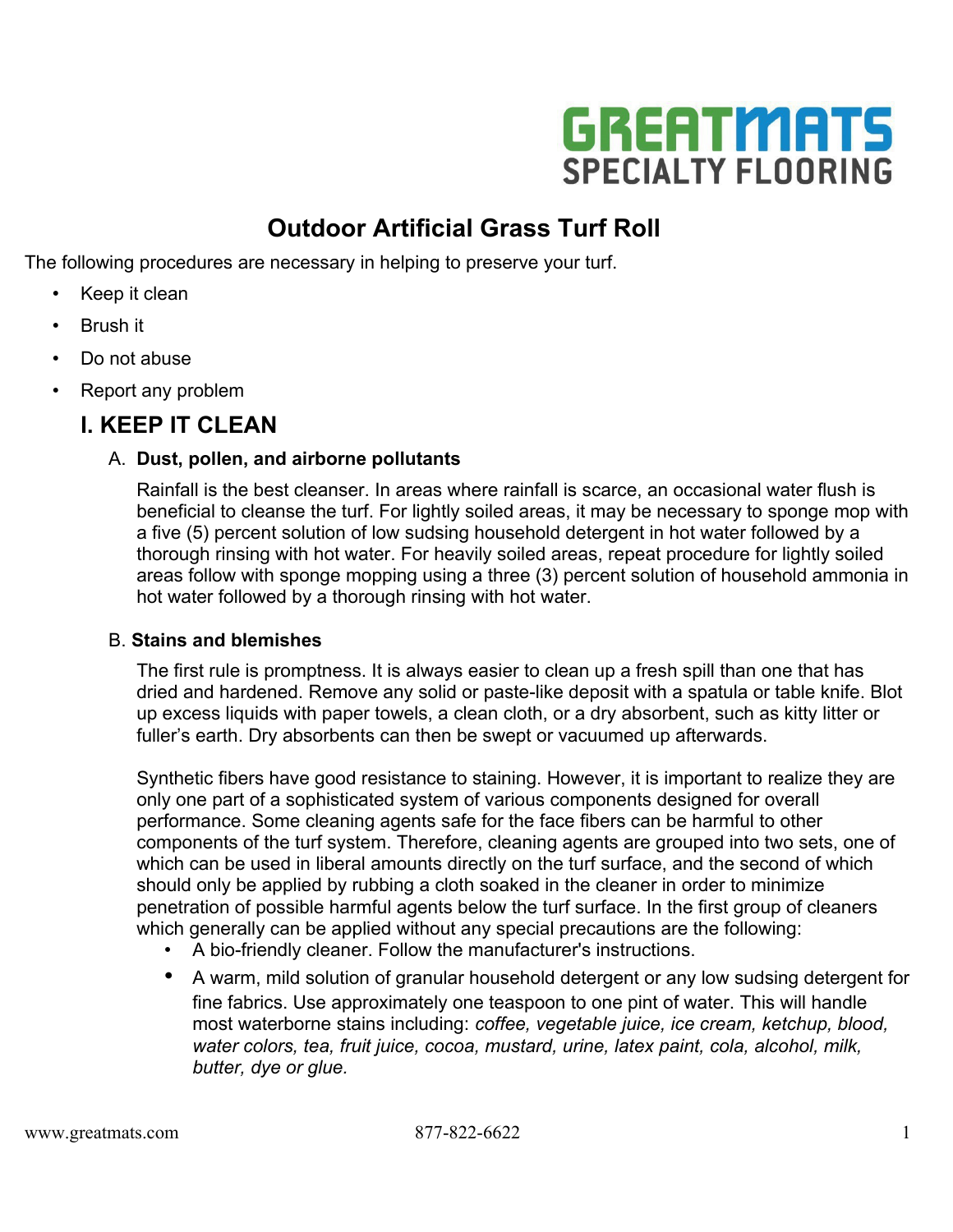#### Outdoor Artificial Grass Turf Maintenance Instructions

- A three (3) percent solution of ammonia in water may be used in lieu of household detergent for more stubborn stains.
- Do not use cleaners that contain chlorine bleaches or caustic cleaners (ph above 9) or highly acidic cleanses (ph below 5)
- Rinse area thoroughly with clean cold water to remove any traces of soap or ammonia
- Blot up excess liquid

The second group of cleaners, where agent must be applied sparingly and care taken to avoid penetration beneath the turf are the following:

> • Mineral spirits or a grease spot remover like perchlorethylene (dry cleaning solution) of the type sold by most variety stores and supermarkets. In general, cleansers in this category should handle most oil-based stains including: *Asphalt, cooking oil, lipstick, paraffin wax, suntan oil, tar, shoe polish, motor oil, ball point ink, crayon, gum, floor wax, grease, nail polish*

**CAUTION** Mineral spirits and other petroleum based solvents are flammable. Do not smoke or permit open flames near where these are being used.

Be sure the area is well ventilated where solvent cleaners are used.

#### **C. Animal Waste**

Neutralize with a mixture of white distilled vinegar in an equal amount of water. Flush thoroughly with water after application.

#### **D. Gum**

In addition to dry cleaning fluid, chewing gum can be removed by freezing. Aerosol packs of refrigerant are available from most carpet cleaning suppliers for this purpose or dry ice can be used. After freezing, scrape with a knife.

#### **E. Fungus or Mold**

Neutralize with mixture of white distilled vinegar in an equal amount of water. Flush thoroughly with water after application.

#### **F. Oil paints and more difficult stains**

Please consult the manufacturer as these may require a commercial carpet cleaner.

### **II. PERIODIC BRUSHING**

Matting of fibers may occur in areas of high foot traffic, especially if fibers have become soiled with dirt and other airborne pollutants.

Periodic "cross brushing" of the turf can help restore the aesthetic appearance of the turf . "Cross brushing" means all brushing activity takes place against the grain, nap, or sweep